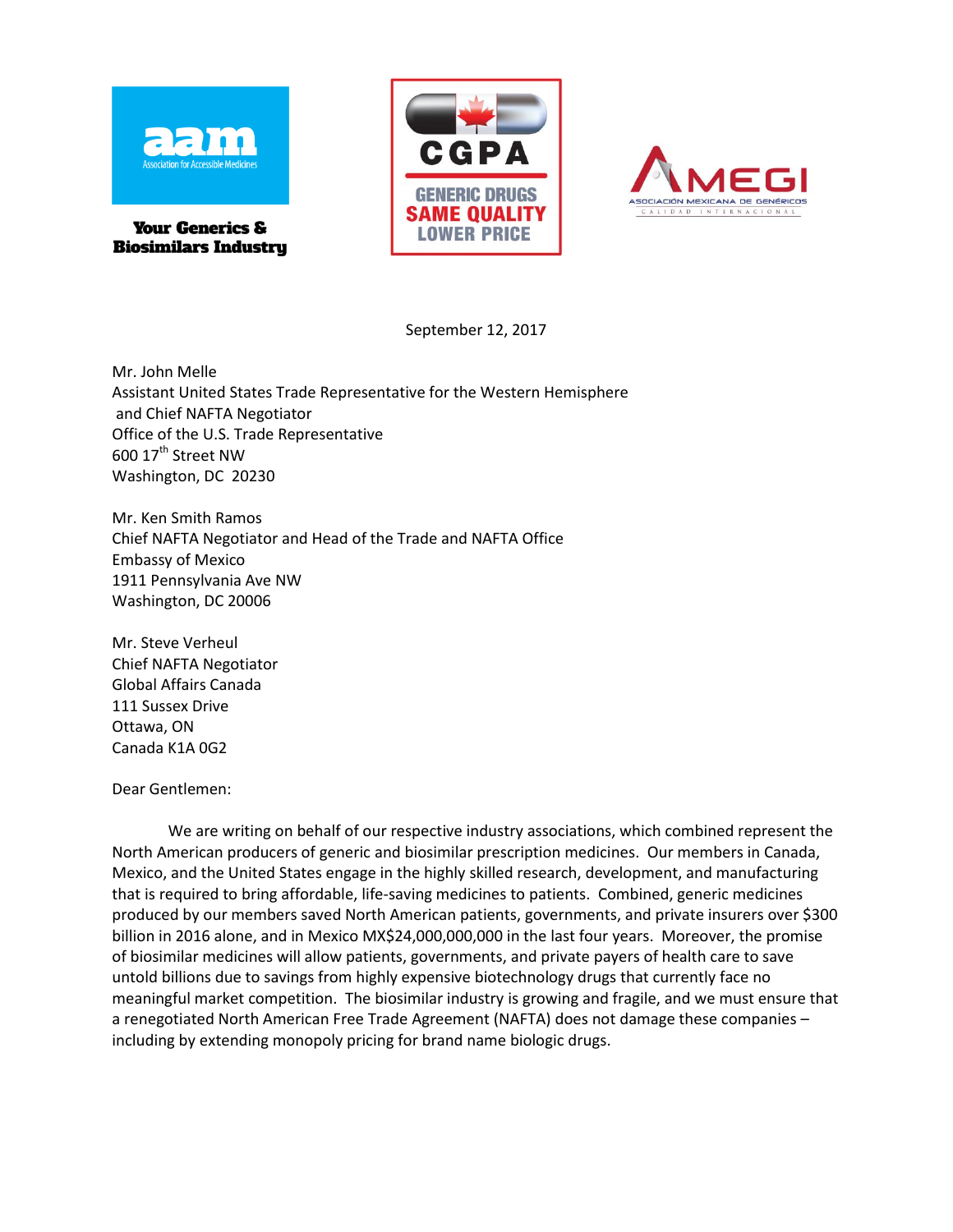September 12, 2017 Page 2

As you continue the complex work of modernizing NAFTA, we wanted to provide background on the North American market for affordable generic and biosimilar medicines and convey our shared goals for these negotiations.

## **I. Background on the Generic Medicine and Biosimilar Market in North America**

There is active trade in pharmaceuticals among the three NAFTA partners with more than 480 million consumers in North America. Many of our member companies manufacture in, import from, and export to more than one NAFTA market. The generic and biosimilar medicine industry is also a major contributor to the North American economy. In the United States, generic and biosimilar companies manufactured over 61 billion doses of medicine domestically in 2016, employing over 36,700 skilled workers in the U.S. In Mexico between 2007 and 2016, pharmaceutical companies generated over 10,000 jobs including both generic and branded medicines, totaling over 86,700 total jobs. Generic pharmaceutical companies are Canada's primary pharmaceutical manufacturers and exporters, and are among the top R&D spenders across all industrial sectors. The industry operates the largest life sciences companies in the Canadian provinces of Ontario and Quebec, and directly employs more than 11,000 Canadians in highly skilled research, development and manufacturing positions. Made-in-Canada generic medicines are currently exported to more than 115 countries.

Canada, Mexico, and the United States also have the largest integrated economy in the world, with shared supply chains and similar consumer preferences. Due to the size and integration of the North American market and the large volume of trade within the continent and with other nations, any approaches that apply to a combined North American market are more likely to be used as a starting point for regulators, customs authorities, and policymakers in other countries. While U.S. and Canadian regulators have long influenced the global regulatory environment, Mexico has increasingly become an important reference for countries with respect to regulatory coherence (good regulatory practices), regulatory cooperation, and sector-specific regulatory alignment. Indeed, Mexico's network of twelve Free Trade Agreements have enabled it to "export" North American approaches to other trading partners.

## **II. Goals for NAFTA Renegotiation**

Since NAFTA was originally negotiated, much has been accomplished within the World Trade Organization (WTO) to ensure that Members' commitments under the Agreement on Trade-Related Aspects of Intellectual Property ("TRIPS Agreement") do not impede Members' abilities to enact policies to promote access to affordable, life-saving generic and biologic medicines. In 2001, WTO Members adopted the Doha Declaration on TRIPS and Public Health, which articulated the need for balance between protection of intellectual property rights for innovative drugs and policies to allow greater access to affordable generic and biosimilar medicines. As you seek to update NAFTA's intellectual property rights protections, it is essential that the balance between innovation and affordability of medicines is maintained*.* We encourage you to ensure that NAFTA's intellectual property rights chapter explicitly affirm this balance, and avoids imposing additional onerous barriers to affordable medicines that would increase drug prices and delay access, such as measures that would expand monopolies held by brand name pharmaceutical companies through longer marketing or data exclusivity periods, or mandates to extend a patent term based on delays in granting the patent or obtaining marketing approval.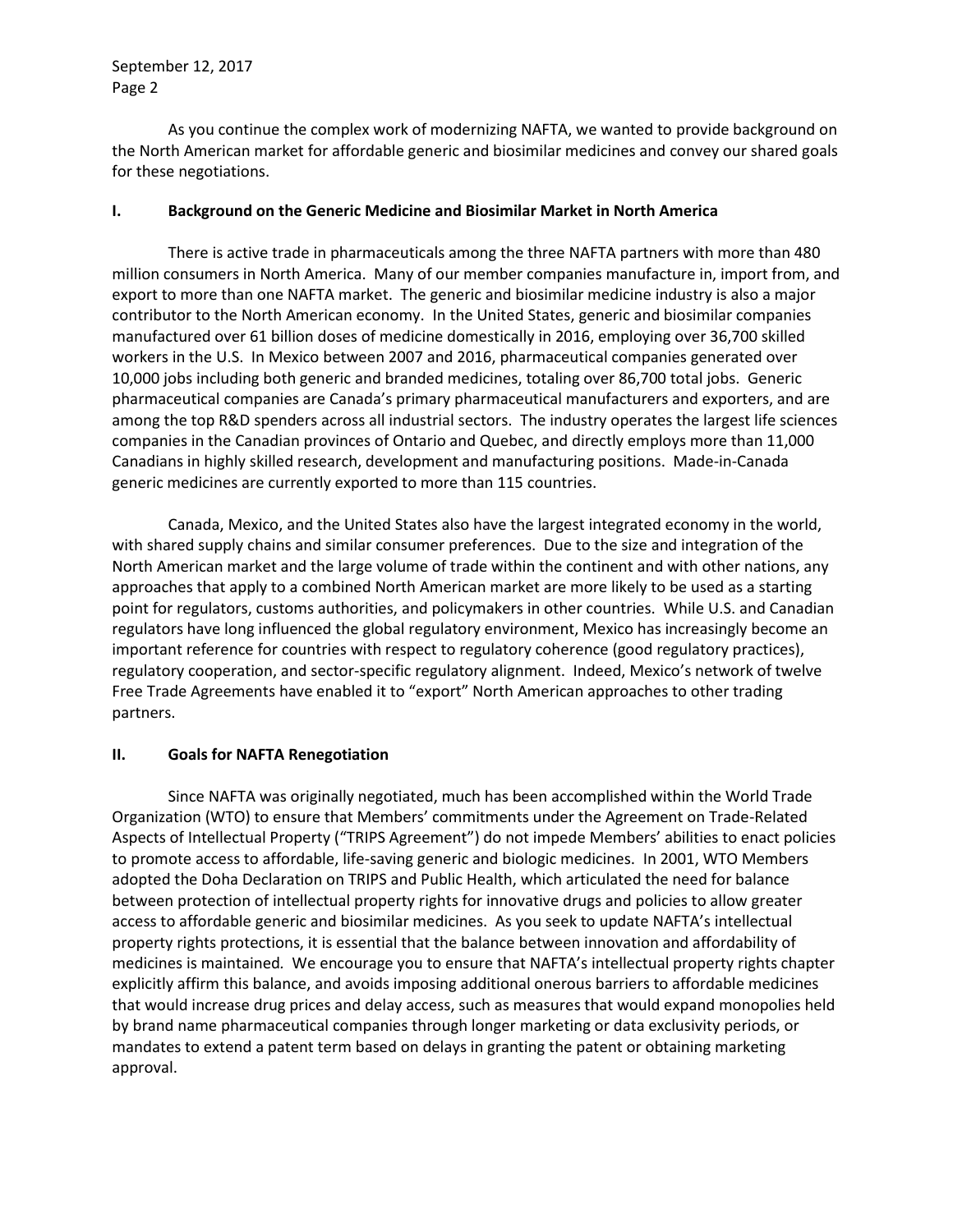**In particular, we believe that including a new provision in NAFTA to mandate biologic drug exclusivity – above and beyond the protections already provided by voluminous patents – will harm the growing biosimilar industry which aims to provide price competition to the most expensive biological drugs and allow patients to benefit from affordable biological medicines.** 

We also encourage the three governments to enhance the intellectual property provisions of NAFTA to incorporate provisions that facilitate the development of affordable generic and biologic medicines in North America, including those that would:

- **Require a research (Bolar) exception to facilitate timely access to generic and biosimilar competition once patents have expired.** NAFTA should include a research exception to patents during the patent term to ensure that generic and biosimilar development may occur during the patent or exclusivity term, so that patients may benefit from generic and biosimilar competition the first day that patents end.
- **Require patent transparency** such as disclosure of the "best mode" for carrying out an invention as part of a patent application and a public registry for all patents and exclusivities granted to a drug.
- **Enhance initial generic drug and biosimilar competition** by requiring an incentive to challenge patents and exclusivities for reference drugs and granting a reward to those that do so.

We also support measures that will promote trade in generic and biosimilar medicines among NAFTA partners and contribute to the ability to use the North American market as a platform to export to the rest of the world. In most of the NAFTA market, generic drug penetration is already high (for example, 89 percent in the United States, 86 percent in Mexico and 70 percent in Canada). Our members' ability to develop export markets is increasingly critical to their success and their ability to deliver new generic and biosimilar products – and less expensive medicines to patients – at home.

An updated NAFTA can play an important role in increasing the efficiency of the North American pharmaceutical market by incorporating provisions that would streamline the regulatory process, including through:

 **Regulatory harmonization and recognition where appropriate.** A mutual recognition agreement on inspections between Canada and the United States– similar to the agreement reached between the United States and the European Union – is a particular priority. To better align regulation while not reducing levels of patient protection requires new levels of cooperation between regulatory agencies that encompass the entire life cycle of rulemaking: from joint information-gathering and research to joint regulatory planning; from developing joint regulatory proposals to establishing joint stakeholder advisory committees; from coordinating on regulatory roll-out so that the same rules apply throughout the North American market at the same time to better aligning implementation and enforcement so that redundant requirements are eliminated, and collaborating on retrospective review.

Crafting new sectoral disciplines in emerging technology areas and developing a North American strategy for using international standards, guidelines, and recommendations, as